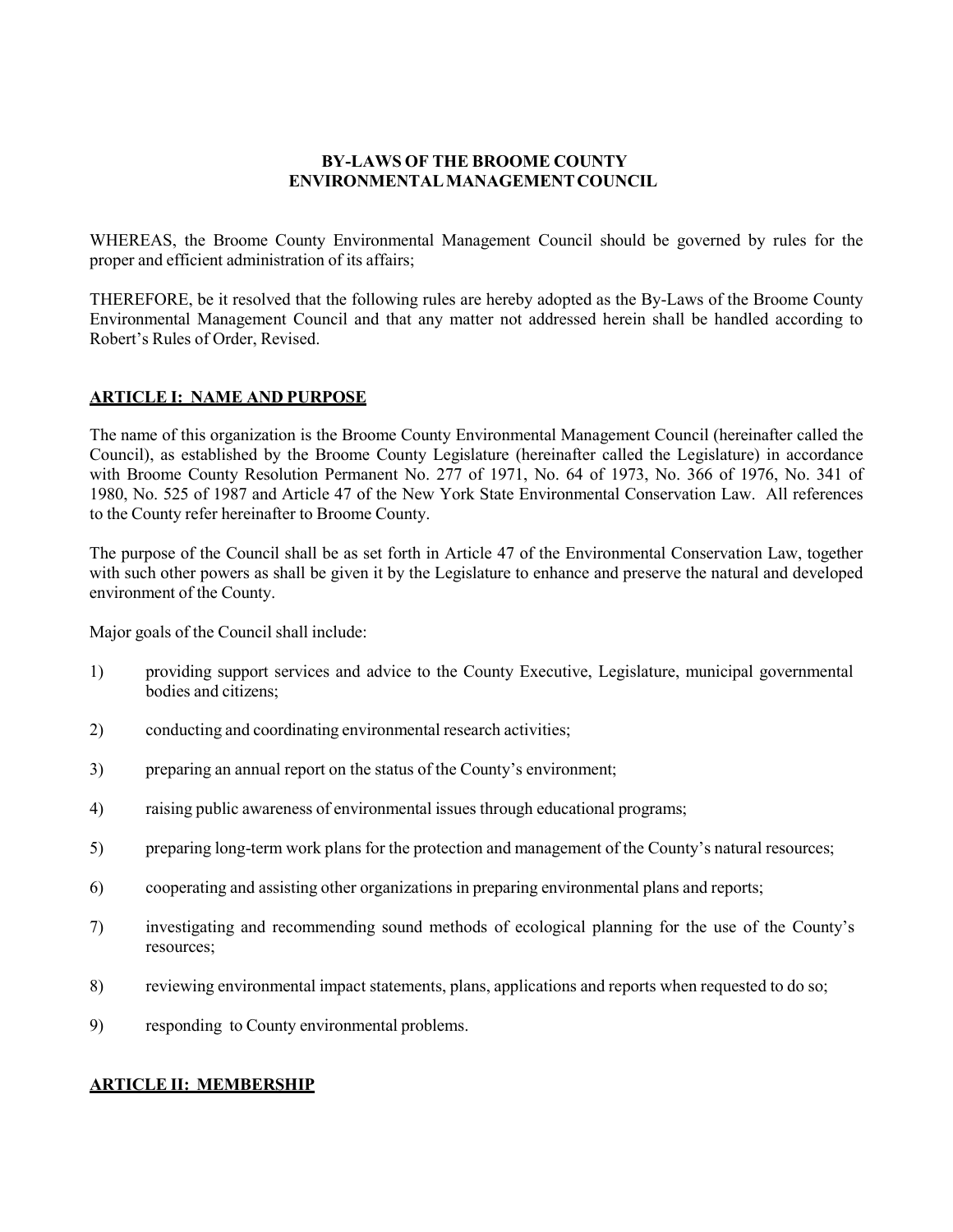# **SECTION 1 – COMPOSITION**

- A. The composition of voting membership in the Council shall be as follows:
	- 1. Fifteen (15) Members-at-Large who are County residents.
	- 2. Three (3) high school or college students who are County residents and who are at least sixteen years of age; specifically, one (1) from a high school; one (1) from Broome Community College; and one (1) from SUNY-Binghamton.
	- 3. One (1) representative from each city, town, and village Conservation Advisory Commission (CAC) in the County.
	- 4. One (1) representative each from the Soil and Water Conservation District and the Cooperative Extension Association located in the County.
- B. The following individuals shall be non-voting, ex-officio members of the Council:
	- 1. The administrators of the following County Government Departments, or their designated standing representatives from the respective agencies:
		- **Health**
		- Parks and Recreation
		- Planning and Economic Development
		- Public Works
		- Division of Solid Waste Management
	- 2. One (1) representative from the Resource Recovery Agency.
	- 3. One (1) representative from the US Soil Conservation Service.
	- 4. Two (2) County Legislators.
- C. There shall be any number of non-voting Associate Members.

## **SECTION 2 – SELECTION**

- A. The Executive may consider nominees selected as set forth in subparagraph nos. 1, 2, and 3 and shall submit his/her appointees to the Legislature for confirmation in accordance with County Resolution Permanent No. 277 of 1971, as amended. Selection of nominees for Council membership shall be as follows:
	- 1. At-large and Student Member nominees shall be selected by the Council's Membership Committee. These names shall be submitted for approval by a majority of Council members at a regular monthly meeting. Notification shall be included in the agenda for that meeting.
	- 2. Each Conservation Advisory Commission may designate one of its members or employees as a Council member nominee.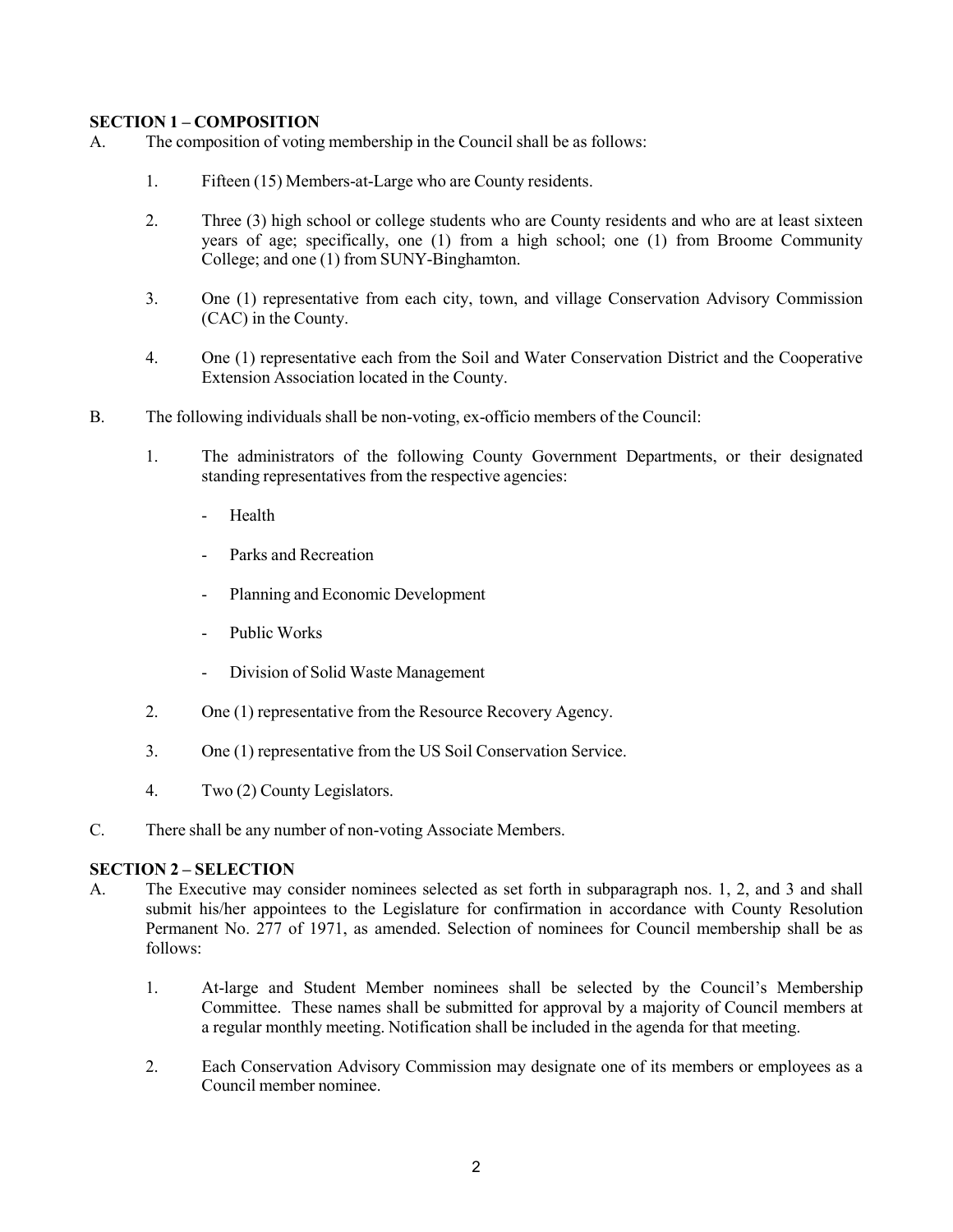- 3. The US Soil Conservation Service, Cooperative Extension Association, Soil and Water Conservation District and the Resource Recovery Agency may designate one of their members or employees as a Council member nominee.
- B. The County Executive may appoint County Department Commissioners or their designees as representatives to Council.
- C. The Chairperson of the Legislature may appoint two Legislators as representatives to Council.
- D. Associate Member nominees shall be selected by the Council's Membership Committee, subject to approval by a majority of members at a regular monthly meeting. Notification shall be included in the agenda for that meeting.

# **SECTION 3 – TERMS OF MEMBERSHIP**

Terms of membership on Council shall be for periods specified as follows, subject to the provisions of Article II, Section 2 above:

- A. At-Large Members shall serve a term that consists of two consecutive calendar years. No At-Large Member may serve more than two consecutive terms. However, six months after the completion of two consecutive terms, an At-Large Member shall again become eligible for Council membership.
- B. Student Members shall serve a term of one year beginning September 1. Student Members may serve no more than two consecutive one-year terms.
- C. Representatives from Conservation Advisory Commissions shall serve a term that consists of two consecutive calendar years. CAC Representatives serve at the pleasure of their CAC.
- D. US Soil Conservation Service, Cooperative Extension Service, and Soil and Water Conservation District Representatives shall serve at the pleasure of their agencies without a fixed term.
- E. County Commissioners (or their standing representatives) shall serve at the pleasure of the County Executive without a fixed term.
- F. County Legislators shall serve at the pleasure of the Chairperson of the Legislature.
- G. Associate members may serve any number of one-year terms.

## **SECTION 4 – TERM EXPIRATION AND FILLING VACANCIES**

Whenever vacancies occur among At-Large and Student Members due to the expiration of a term, the Membership Committee shall recommend nominees to be approved by a majority of Council members at a regular monthly meeting. Members whose terms have officially expired shall continue to serve until their replacements have been appointed and confirmed by the appropriate authorities.

Whenever vacancies occur due to reasons other than the expiration of a term, the Membership Committee shall recommend replacements to serve out the vacated (or interim) term. A member who serves an interim term remains eligible to serve two additional consecutive terms. The nominees are subject to appointment by the County Executive and confirmation by the County Legislature.

Whenever vacancies occur from among the other categories of Council membership, Council shall notify the appropriate agency or organization so that it may submit the name of a replacement, subject to the provisions of Article II, Section 2 above.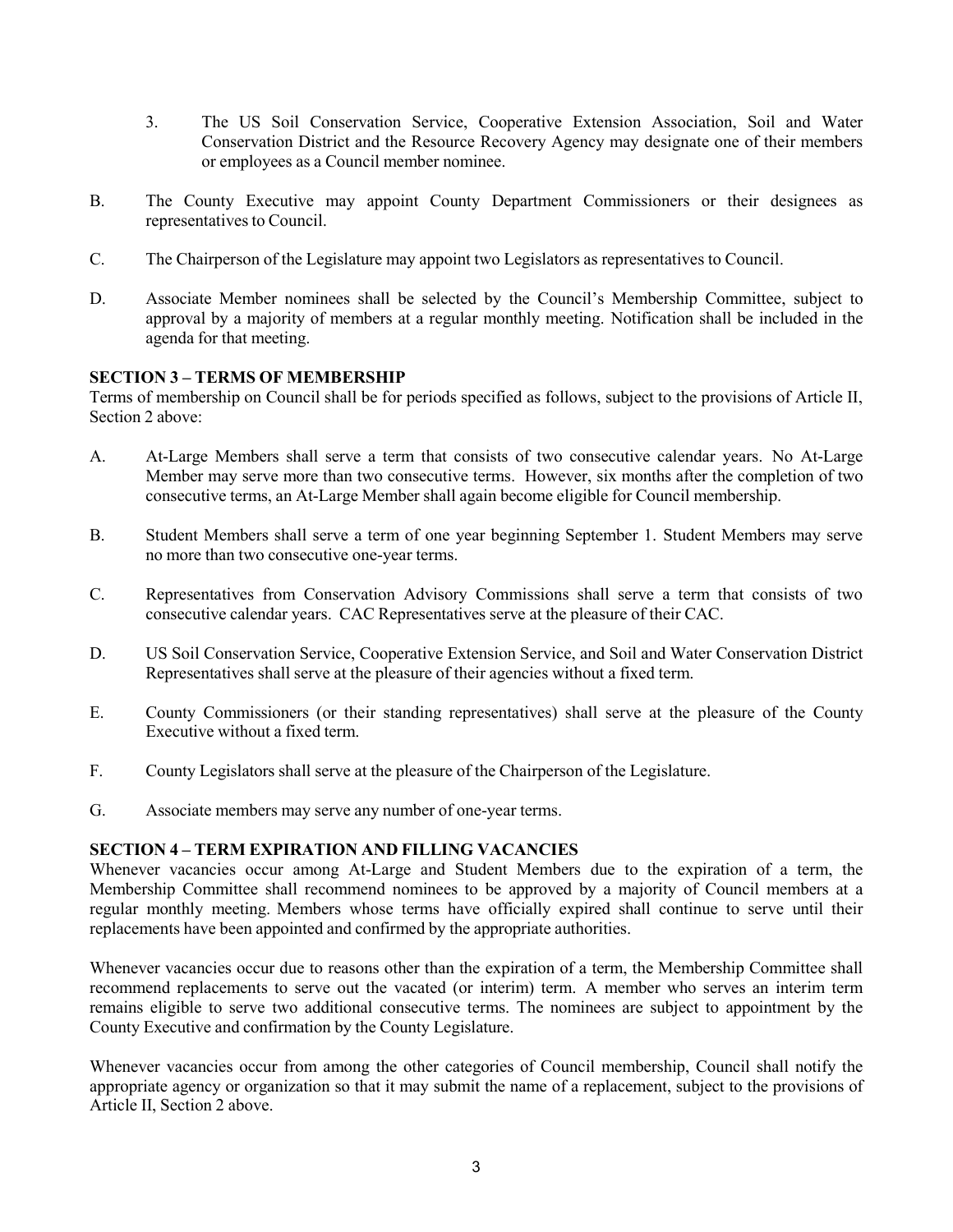### **SECTION 5 – ABSENCES**

Unexcused absences from three consecutive Council meetings or from four meetings in any twelve-month period shall constitute presumed resignation. Following such absences, the member shall be notified in writing of their presumed resignation. If extenuating circumstances have caused the absences or if the member wishes to take issue with the proceedings for any reason, the member shall inform the Council Chairperson within one week of the date of the written notification. No response shall be considered a confirmation of the member's resignation.

## **SECTION 6 – COMPENSATION**

All members of council shall receive no compensation for their services. They shall be reimbursed, to the extent that the budget permits, for expenses necessarily incurred in the performance of their Council duties (excluding Associate Members), subject to County expenditure approval procedures.

# **ARTICLE III: OFFICERS**

# **SECTION 1 – COMPOSITION AND SELECTION**

The Officers of the Council shall be a Chairperson and two Vice Chairpersons. Officers shall be nominated by the Membership Committee at the November Council meeting. Council members may submit the names of additional nominees for office to the Staff Director prior to the December Council meeting.

### **SECTION 2 – APPOINTMENT**

Vice-Chairpersons and Council's nominee for the Chairpersonship shall be elected by a majority of Council members attending the December meeting. While the election of Vice-Chairpersons is final, the selected nominee for Chairperson shall be submitted to the County Executive, who may appoint any Council member to the position of Chairperson.

#### **SECTION 3 – TERMS OF OFFICE**

Officers shall serve one (1) year terms of office beginning on January 1 and ending on December 31 of any given year.

## **SECTION 4 – DISMISSAL**

Vice-Chairpersons may be dismissed by a two-thirds vote of members attending a regular meeting, provided that prior to the vote, the officer has been advised in writing and has been given the opportunity to present their case to the Council. Notification shall be included in the agenda for that meeting. The Chairperson may be dismissed only by the County Executive.

#### **SECTION 5 – DUTIES**

The officers of Council shall undertake the duties commonly associated with their positions. The Chairperson shall preside over Council meetings, and in the event of the absence of the Chairperson, a Vice-Chairperson shall preside. In the event of an extended absence of the Chairperson, a Vice-Chairperson shall serve as Acting Chairperson.

## **ARTICLE IV: EMC STAFF**

## **SECTION 1 – REVIEW OF APPLICANTS**

The Council shall review candidate applications for appointment to staff positions, and shall recommend to the appointing authority one or more candidates for consideration. The appointing authority reserves the right of appointment, subject to New York State Civil Service Law.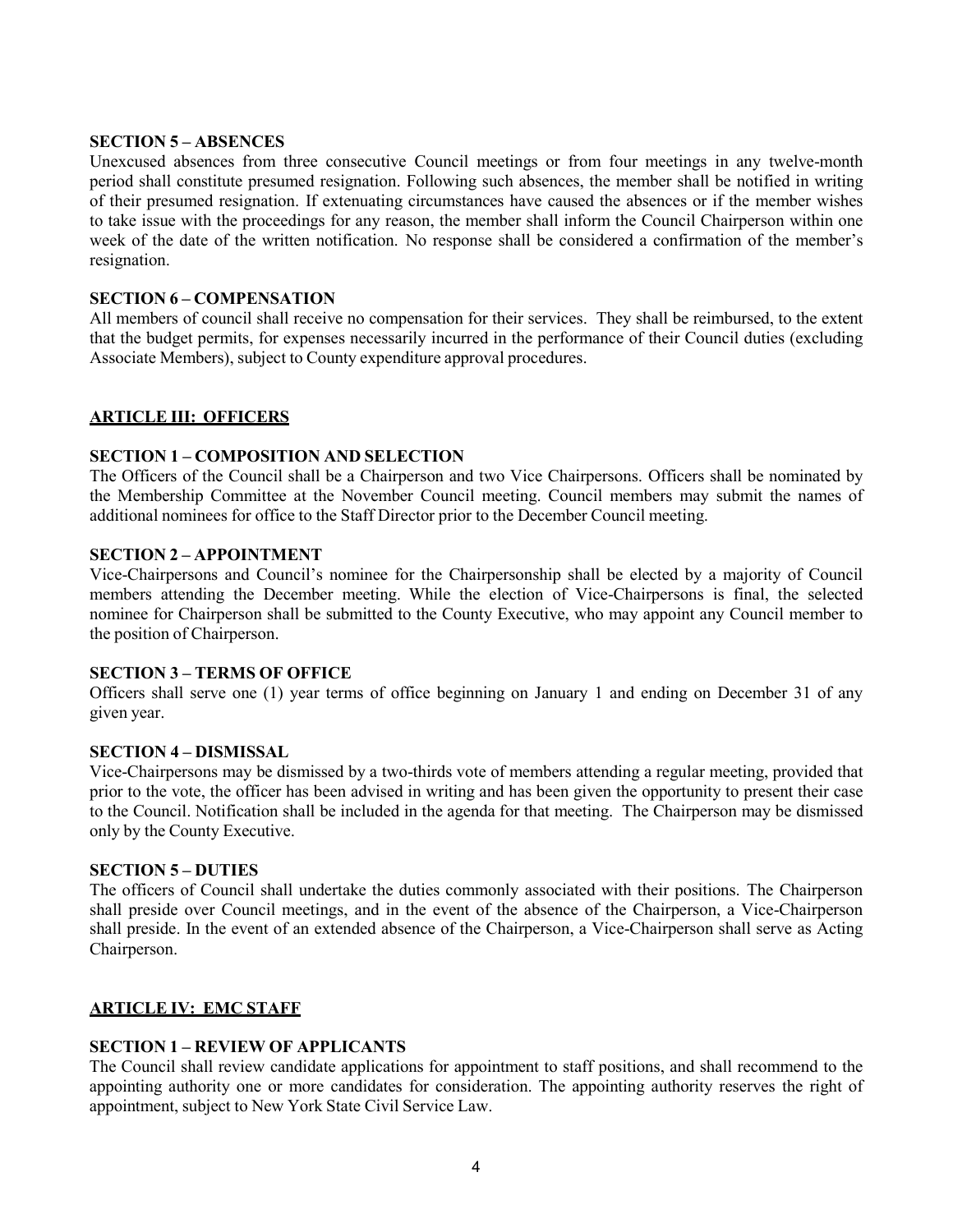# **ARTICLE V: COMMITTEES**

## **SECTION 1 – NUMBER OF COMMITTEES**

The Council shall create and dissolve any number of administrative, standing, or task force committees to carry out Council duties. Task force committee meetings are open to the public.

### **SECTION 2 – AUTHORITY**

Committees have no authority to act independently of Council or to make policy or other decisions on behalf of Council. Committee and task force decisions constitute recommendations to Council for its consideration and action.

### **SECTION 3 – NOTICE**

Staff shall send a written notice and agenda to each Committee member approximately one week prior to a meeting. Special Committee meetings shall be scheduled with at least 24 hours notice given to members.

### **SECTION 4 – QUORUM**

A quorum shall consist of 51% of current Committee members. A quorum is required for the transaction of official Committee business. If a quorum is not present, the committee business conducted at that meeting will be subject to approval by a majority of members at the next Committee meeting.

### **SECTION 5 – MINUTES**

Minutes shall be recorded at each meeting and mailed to Committee members no later than one week prior to the next meeting.

## **SECTION 6 – SELECTION OF COMMITTEE CHAIRPERSONS**

All committee chairpersons must be Council members (other than Associate Members) and shall be appointed by the Council Chairperson.

#### **SECTION 7 – COMMITTEE MEMBERSHIP AND SELECTION**

Task Force committee membership is open to all Council members and interested non-members, subject to appointment by the Council Chairperson. Non-Council members shall become eligible once they attend three consecutive meetings or otherwise demonstrate commitment to the work of the task force.

#### **SECTION 8 – VOTING PROCEDURE**

Each Task Force committee member, including its Chairperson, is entitled to vote on committee matters. The Council Chairperson and Staff Director shall serve as non-voting, ex-officio members of all task force committees.

### **SECTION 9 – ABSENCES**

Unexcused absences from three consecutive task force committee meetings or from four meetings in any twelve (12) month period shall constitute presumed resignation.

### **SECTION 10 – EXECUTIVE COMMITTEE**

The Executive committee shall be composed of the Chairperson, the two Vice-Chairpersons, and the Council Staff Director. This committee shall be responsible for the routine administrative functions of Council, including preparation of the monthly meeting agenda.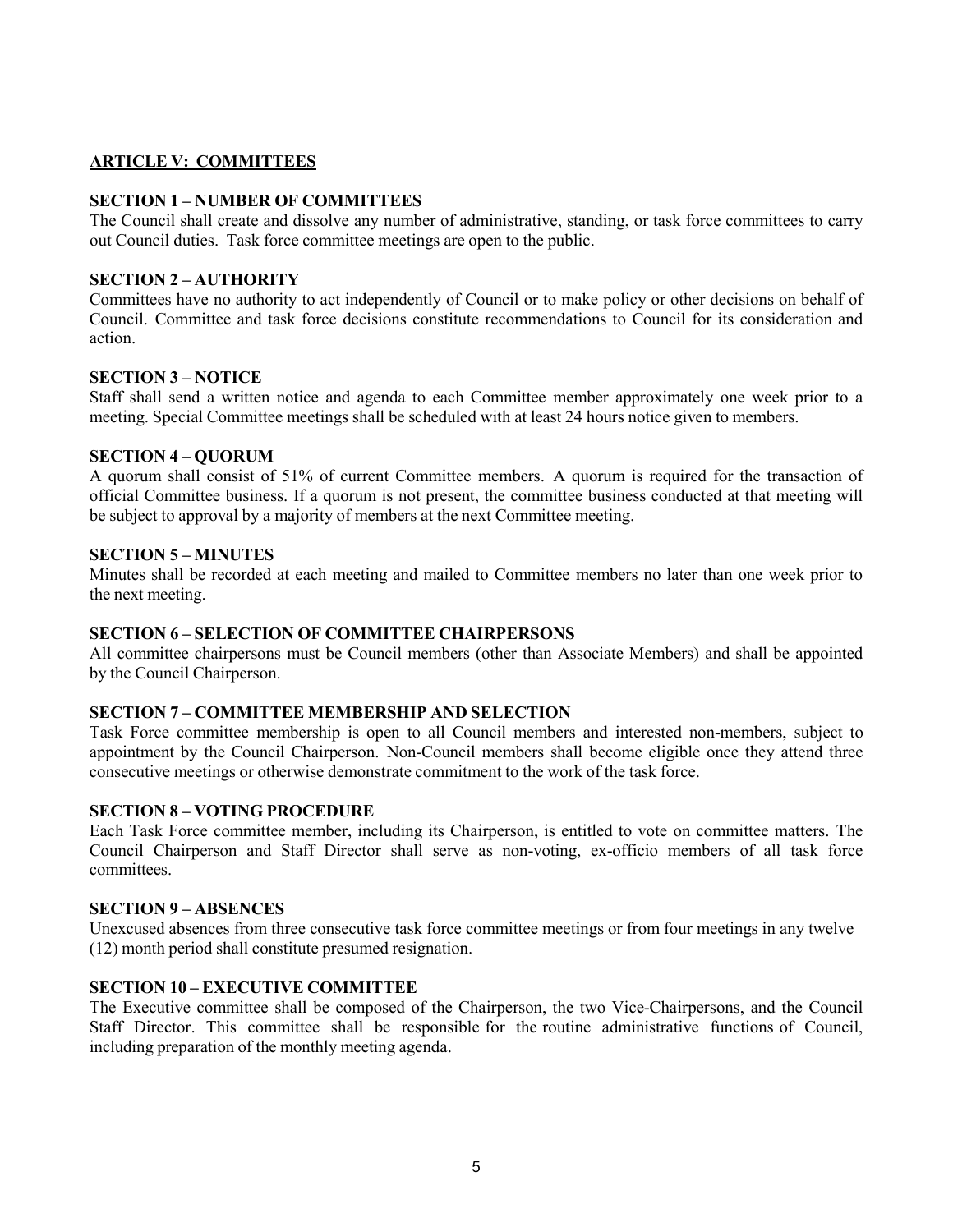# **SECTION 11 – MEMBERSHIP COMMITTEE**

The responsibility of the Membership Committee is to recruit Council members in order to ensure that all Council positions are filled. The Committee shall submit nominations to Council for approval.

## **ARTICLE VI: MEETINGS OF THE FULL COUNCIL**

### **SECTION 1 – REGULAR MEETINGS**

The Council will hold regular meeting once a month. If deemed necessary, and only with Council approval, regular meetings may be scheduled bi-monthly to meet the needs of the Council. Regular meetings will be open to the public.

## **SECTION 2 – SPECIAL MEETINGS**

Special meetings may be called by the Chairperson to conduct business that cannot be conducted at a regular meeting. Special Council meetings are open to the public.

## **SECTION 3 – NOTICE**

Staff shall send a written notice and agenda to each Council member approximately one week prior to a regular meeting. Special meetings of Council shall be scheduled with at least 24 hours notice given to members.

### **SECTION 4 – QUORUM**

A quorum shall consist of 51% of current voting members. A quorum is required for the transaction of official Council business. If a quorum is not present, the Council business conducted at that meeting will be subject to approval by a majority of members at the next Council meeting.

### **SECTION 5 – MINUTES**

Minutes shall be recorded at each meeting and mailed to Council members no later than one week prior to the next regular meeting.

# **SECTION 6 – PRIVILEGE OF THE FLOOR FOR VISITORS**

At the beginning of each Council meeting, there shall be a period of time designated as Privilege of the Floor. The Chairperson may give the floor, for up to five minutes, to each visitor who wishes to address the Council on any matter of environmental concern. Issues raised during this period may be placed on the agenda for the next regular meeting or Council may vote to take immediate action.

## **SECTION 7 – VOTING PROCEDURE**

All voting members of the Council are entitled to one vote on any question brought before Council at its meetings. Unless otherwise specified, a majority of members present is sufficient to decide an issue brought to a vote. Members absent from a Council meeting may not vote on business conducted during that meeting, either by proxy or by personally designated representative. When necessary, the Executive Committee may authorize the Chairperson to obtain votes from Council members by telephone, email or mail.

## **ARITCLE VII: BY-LAWS AMENDMENTS**

## **SECTION 1 – NOTICE**

The notice for a meeting at which final action on a by-law amendment is scheduled shall include the text of the proposed amendment and shall be mailed to members approximately one week prior to that meeting.